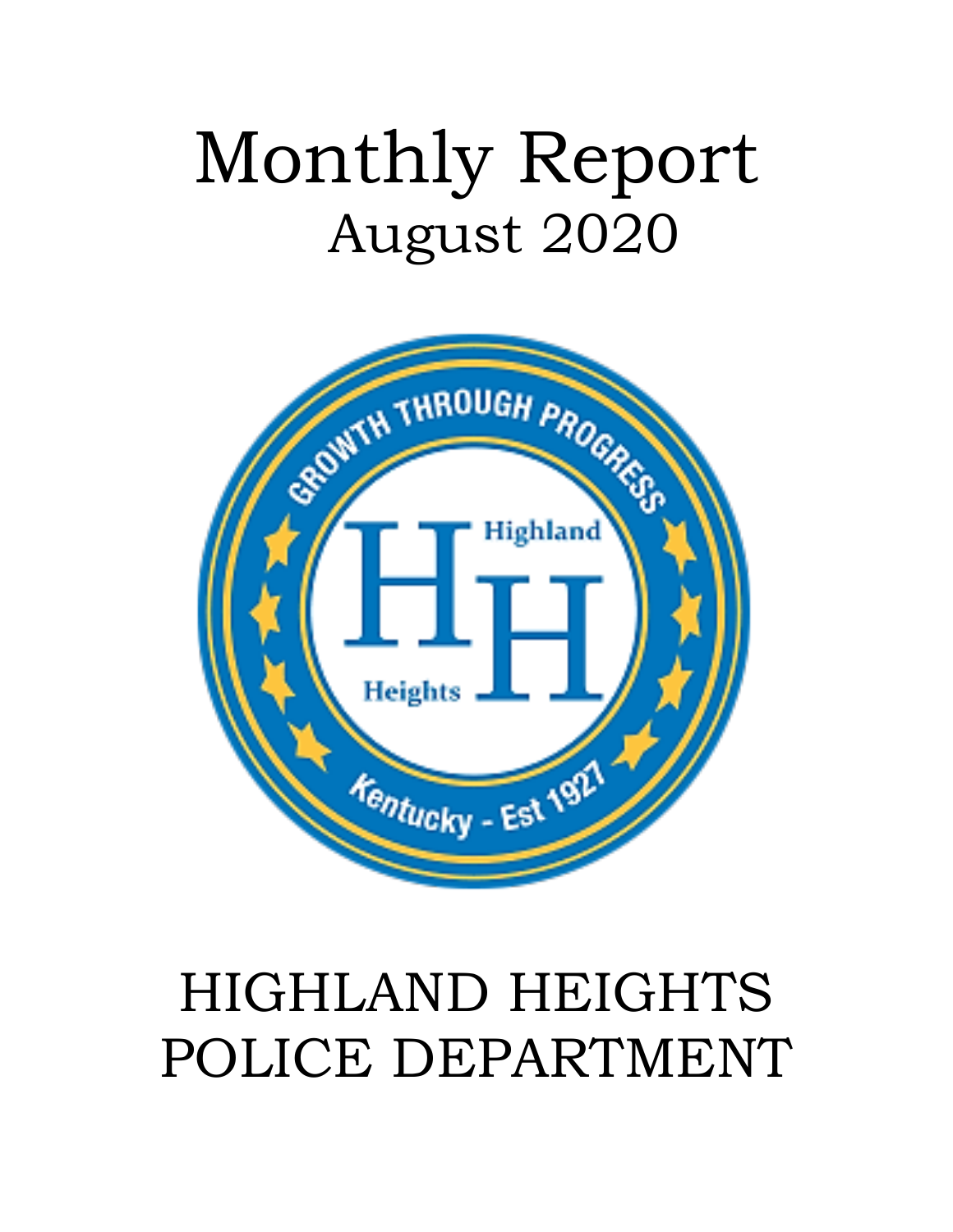#### **Training**

All officers participated in August Monthly Roll Call Training. The August Roll Call Training concentrated on High-Risk Critical Task/Sexual Harassment, Discrimination, and Misconduct.

Lieutenant Greg Haigis attended the FBINAA Kentucky and Tennessee Chapter Conference.

#### **MART**

#### **Campbell County Major Accident Reconstruction Team**

#### *Callouts:*

There were 2 callouts for the month of August.

The first occurred August 7, 2020 in Newport, KY when a vehicle that was being pursued by the Cincinnati Police Department crashed in Newport, KY killing 2 pedestrians. The three occupants of the vehicle were not seriously injured. 2 additional pedestrians were struck and were transported to the hospital but did not suffer life threatening injuries.

The second callout was August 21, 2020 in Alexandria, KY. A medical emergency caused an operator to lose control of his vehicle and strike a tractor trailer which caught fire. The operator of the vehicle died. The operator of the tractor trailer was uninjured.

#### *Training:*

There was no training during the month of August.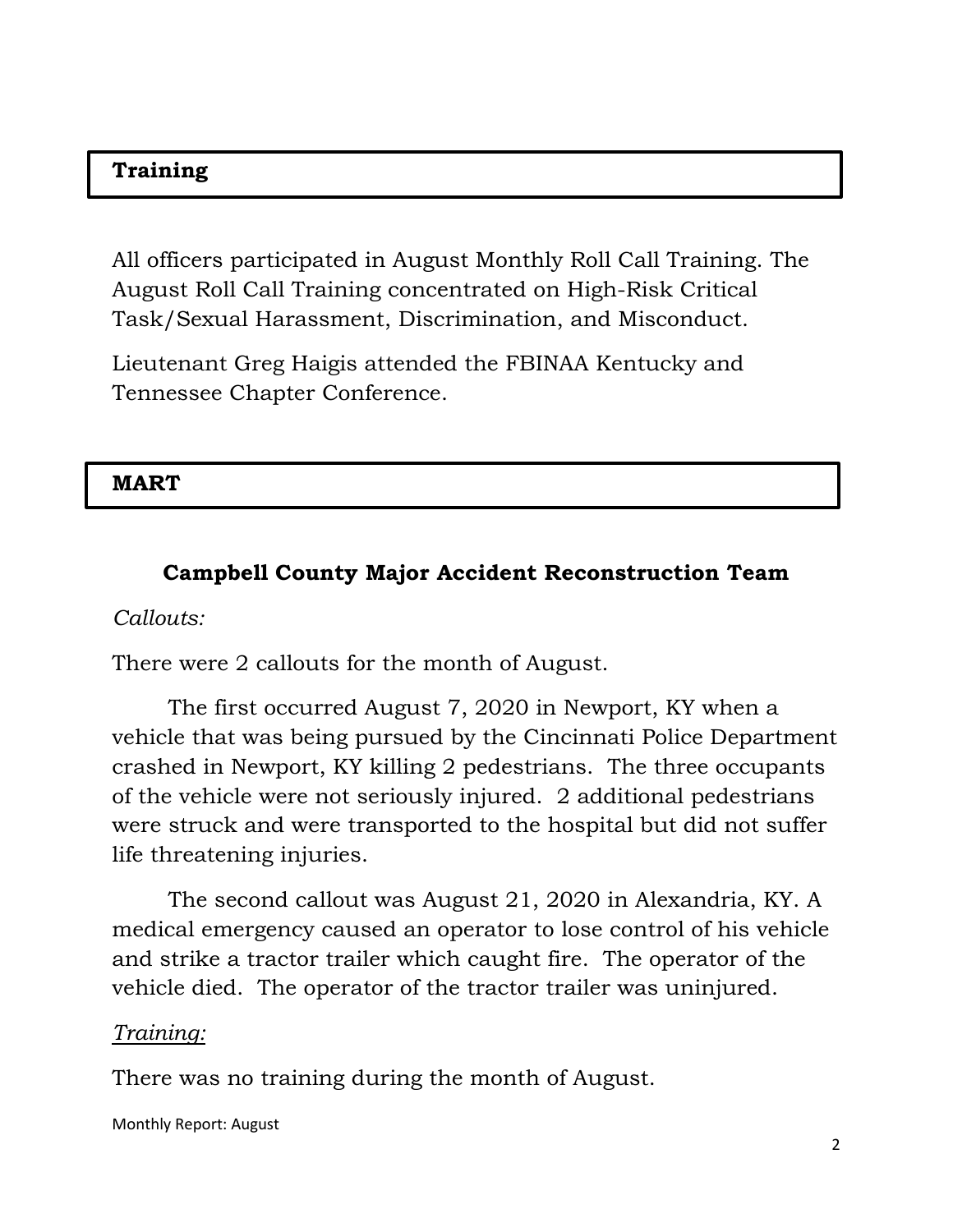#### **Crime Scene Unit**

#### **Campbell County Crime Scene Unit**

#### *Callouts:*

There was only one callout for the month of August. On August 7<sup>th</sup>, 2020 the Crime Scene Unit was asked to assist with the collection of evidence in reference to the vehicle pursuit that started in Cincinnati, Ohio and resulted in a fatality collision in Newport, KY. Two pedestrians were killed in the collision.

#### *Training:*

There was no training during the month of August.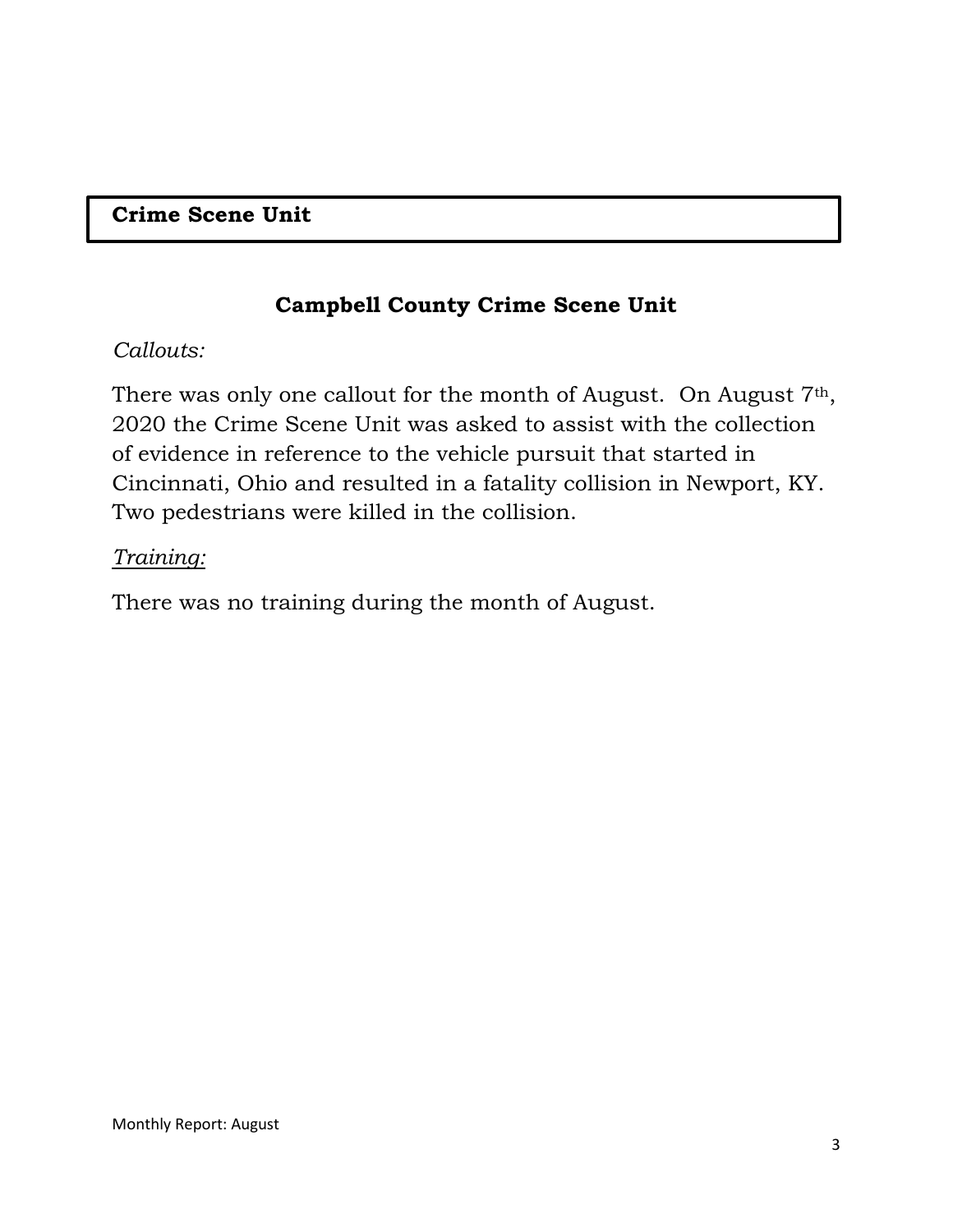## **Monthly Report**

*August 1, 2020 – August 31, 2020*

| <b>Charges</b> |    |
|----------------|----|
| Felony         | 11 |
| Misdemeanor    | 17 |
| Warrants       | 5  |
| <b>TOTAL</b>   | 33 |
|                |    |
|                |    |
| Drug Related   | 11 |

| <b>Citations</b> |     |
|------------------|-----|
| Traffic          | 1 Q |
| Other            | 2.1 |
| Parking          |     |

| Accidents        |      |
|------------------|------|
| Call for Service | 1050 |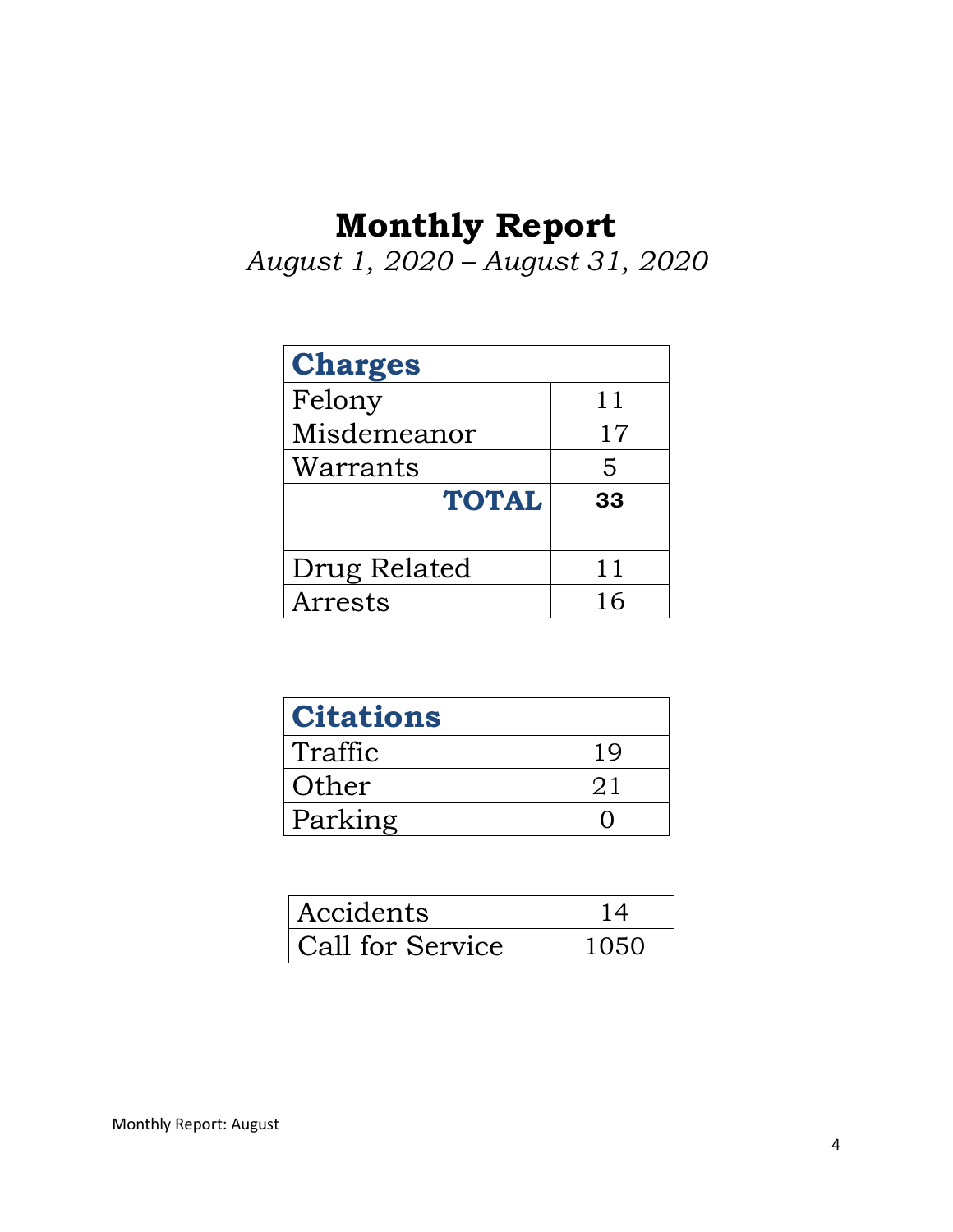## **Call by Activity** *August 1, 2020 – August 31, 2020*

| Alarms                     | 20             |
|----------------------------|----------------|
| Animal Complaint           | $\overline{4}$ |
| Area Checks                | 289            |
| Assault                    | $\overline{2}$ |
| Assist Other Agency        | 57             |
| Burglary                   | $\mathbf{1}$   |
| <b>Business Checks</b>     | 73             |
| Disabled Motorist          | 27             |
| Disorderly Juveniles       | $\overline{0}$ |
| Disturbance                | 20             |
| Domestic                   | 3              |
| Fight                      |                |
| Harassment                 | $\frac{2}{3}$  |
| Intoxicated Subject        |                |
| Missing Person             | $\overline{0}$ |
| Neighbor Dispute           | $\mathbf 2$    |
| Parking Complaint          | 10             |
| <b>Public Contacts</b>     | 18             |
| Roadway Obstruction        | 4              |
| Suspicious Subject/Vehicle | 23             |
| Theft                      | 11             |
| <b>Traffic Stops</b>       | 128            |
| <b>Vacation Checks</b>     | 12             |
| Vandalism                  | 0              |
| Vice Activity              | 0              |
| <b>Welfare Check</b>       | 9              |
| 911 Hangups                | 2              |